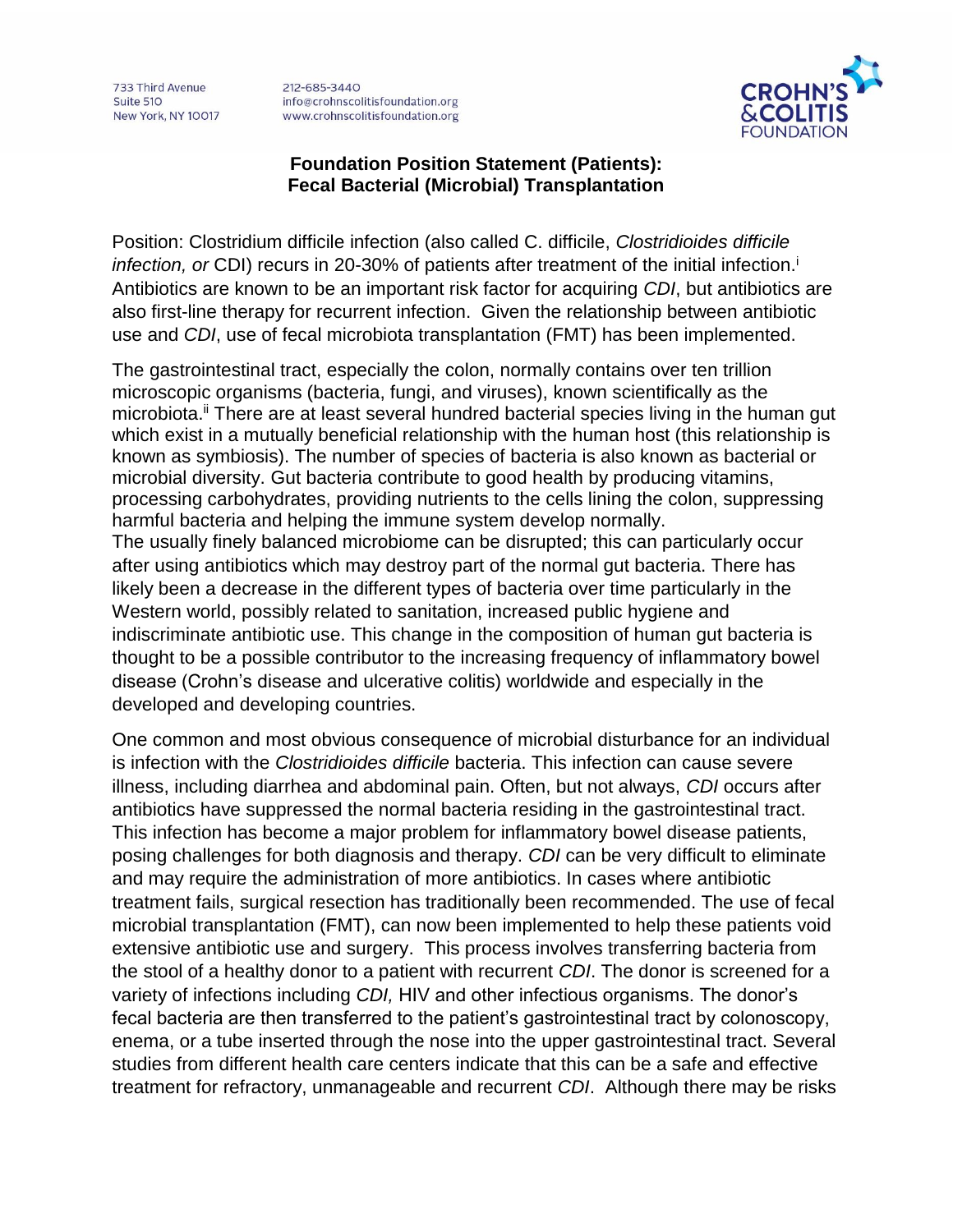733 Third Avenue Suite 510 New York, NY 10017 212-685-3440 info@crohnscolitisfoundation.org www.crohnscolitisfoundation.org



involved in this procedure, there is increasing consensus that fecal microbial transplantation is an acceptable treatment for recurrent, difficult cases of *CDI* – if performed at a healthcare center with established expertise.

A more challenging question is whether fecal microbial transplantation can be a treatment for inflammatory bowel disease, in the absence of *CDI*. It is known that the gastrointestinal microbiome of inflammatory bowel disease patients contains different bacteria from that of people without IBD or those with IBD in remission. These observations suggest that FMT may be a possible treatment for IBD.

The use of FMT for treatment of ulcerative colitis has been evaluated in a small number of randomized controlled trials, which have generally recruited patients with mild to moderate disease. These trials vary widely in their study design, route and frequency of FMT administration, and stool donor selection. In most of these studies, clinical symptoms and endoscopic inflammation improved in patients receiving FMT as compared with placebo. Adverse events were mild and self-limiting and did not differ from the placebo group. Overall, current evidence suggests that FMT might have a role in the treatment of mild to moderate ulcerative colitis. But uncertainty remains due to the small number of trials, differences in study design, short follow up periods, lack of longterm safety data, and small numbers of patients treated with this therapy.

There are no high quality studies evaluating the use of FMT for treatment of Crohn's disease, but clinical studies are currently ongoing.

In 2013, the Food and Drug Administration (FDA) issued a draft decision to consider a regulatory approach to FMT therapy for the treatment of CDI that has not been responsive to standard therapy.<sup>iii</sup> The potential decision will consider implementation of a regulatory process for FMT that is similar to that of drug approvals. While regulation will establish a process for the clinically validated safety and efficacy of this therapy, including long-term adverse effects, it is important to have a discourse on potential effects on patient access and the advancement of continued research to further understand FMT's role in IBD.

On June 13, 2019, the FDA informed patients and health care providers of potential serious or life-threatening infections with the use of FMT, after bacterial infections caused by multi-drug resistant organisms (MDROs) occurred during investigational FMT, resulting in the death of one individual. After this event, the FDA issued new requirements for FMT providers including the requirement for additional screening and testing procedures for donor stool to detect MDROs.<sup>iv</sup>

There has been growing investment interest from various commercial entities, medical researchers, and other types of investors to further advance FMT as a therapy. Considerations on safety and the effects of this approach will need consideration from